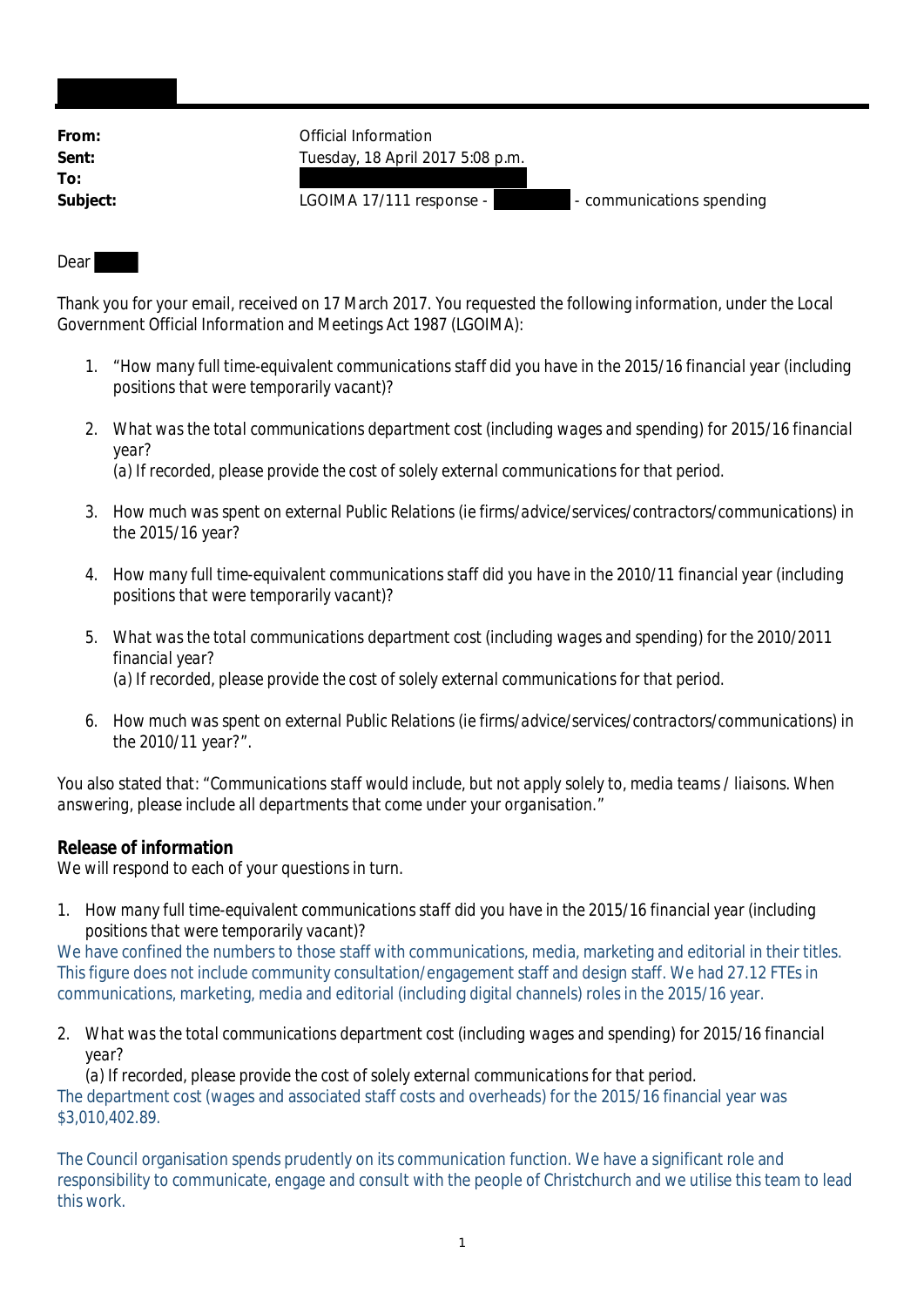Given the unit has undergone several restructures in the period requested, we have confined the salaries to those staff with communications and marketing in their title as well as requested the media team and also those who are in the editorial team producing digital content (this team was created in March 2015).

Staff are responsible for providing information about the Council and its services. This includes writing and producing photographs and videos for the Council's digital news channel as well as producing content for other Council publications such as the Annual Plan and Annual Report. Other duties include developing and managing social media channels, developing e-newsletters, producing content for the Council's website, responding to media queries and producing information for Council projects and consultations, such as the introduction of new cycle routes, a review of the District Plan and rebuilding Council facilities. Council communications staff are also assisting with communications for both Development Christchurch and Regenerate Christchurch. Staff have recently worked on the Civil Defence emergency response in Kaikoura and Hurunui and also the more recent Port Hills fires. Supporting the Council's communication and engagement function is a big part of the team's responsibilities and this includes hosting public meetings and producing consultation resources.

*3. How much was spent on external Public Relations (ie firms/advice/services/contractors/communications) in the 2015/16 year?*

The Council provides a full in-house service for communications – we do not hire external consultants. Therefore the answer to question 3 is zero.

*4. How many full time-equivalent communications staff did you have in the 2010/11 financial year (including positions that were temporarily vacant)?*

We have confined the numbers to those staff with communications, media, marketing and editorial in their titles. This figure does not include consultation/engagement staff and design staff. We had 22.80 FTEs in communications, marketing, media and editorial roles in the 2010/11 year.

*5. What was the total communications department cost (including wages and spending) for the 2010/2011 financial year?*

*(a) If recorded, please provide the cost of solely external communications for that period. See above.* The department cost (wages and associated staff costs and overheads) for the 2010/11 financial year was \$2,551,781.47.

*6. How much was spent on external Public Relations (ie firms/advice/services/contractors/communications) in the 2010/11 year?*

As is the case now, in 2010/11 the Council provided a full in-house service for communications – we did not hire external consultants. Therefore the answer to question 6 is zero.

## *Other Information*

To provide some further context for your inquiry, I have also included below the major costs incurred over the period of your questions for related functions such as production, printing and distribution costs of communications material.

Until the 2013/14 financial year, the Council's annual communications budget included the printing and distribution of a monthly publication Our Christchurch. The amount spent was as follows: 2009/10: \$283,946 2010/2011: \$286,592 2011/2012: \$276,852 2012/2013; \$244,425 2013/14: \$48,028 The publication ceased in 2013/14 - partially reflecting a changing community preference for digital format, but also as a cost-saving measure. It has not been reinstated.

The Council then produced a joint publication, Future Christchurch Update, led by the Canterbury Earthquake Recovery Authority (CERA). CERA funded the publication and the Council's in-house team provided resources for design and distribution. This publication was distributed to 148,000 households each month and ceased in October